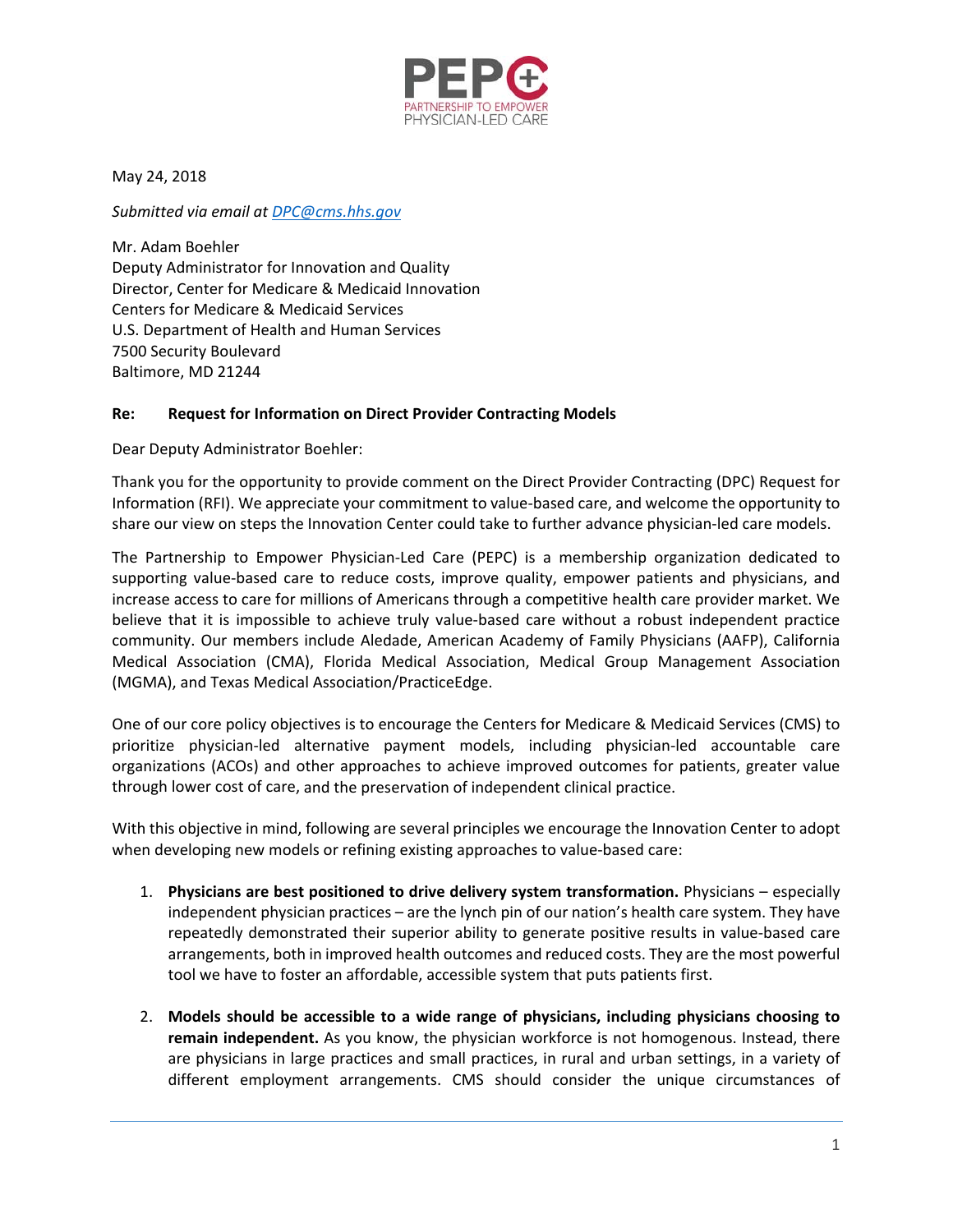

physicians in independent practice when developing models, ensuring that there are options available for this cohort of the workforce and recognizing that models that are appropriate for large hospital‐led groups and/or large physician practices may not be appropriate for all.

- 3. **New models should allow physician practices to assume appropriate financial risk for reducing costs proportional to their finances while offering greater reward over time for practices agreeing to take on more risk.** To attract independent practices, risk must be proportional to their finances and not so large as to favor consolidation of practices. An example of a recent model that is calibrated to reflect the financial realities faced by small physician practices is Track 1+, which incorporates risk that is meaningful but not so large as to be an existential threat to a physician's business. CMMI should also provide more predictable and accurate risk adjustment and benchmarks that work for a range of physician practices.
- 4. **Models should test a range of innovations aimed at encouraging consumers to engage in their care while not imposing substantial new administrative burdens or paperwork requirements on physician practices.** In implementing new models, CMS could consider a range of beneficiary‐ focused design elements including allowing Medicare beneficiaries to voluntarily enroll in the model(s) with the primary care physician of their choice; or rewarding beneficiaries for decisionmaking that results in cost reductions by, for example, sharing in any savings obtained by the practice if the practice is participating in a shared savings model, receiving added benefits from their physicians and/or having their cost‐sharing reduced or eliminated. As CMS considers requiring practices to voluntarily enroll and/or recruit patients to participate in care models, we caution that this would be a significant barrier to participation for many independent practices. We urge CMS to consider maintaining and improving processes for attributing patients based on historical claims for practices and clinicians that do not have the resources or desire to implement robust patient outreach and enrollment strategies.
- 5. **Quality measures should be harmonized across new and existing models to the extent possible and CMS should use a parsimonious list of meaningful measures that reduce the burden of reporting.** Quality measurement and improvement is of the utmost importance for value‐based care, and should be incorporated into all alternative payment models, including physician‐led models. We urge CMS to harmonize measures across new and existing models, focusing on those measures that have the greatest impact on patient care.

You have also asked how new models should interact or align with existing ACO initiatives, including how ACO initiatives could be strengthened to attract more physician practices and/or enable a greater proportion of practices to accept two-sided financial risk. As indicated above, models that require twosided risk must be attractive to a range of physicians. With the exception of Track 1+, CMS's other twosided ACO models require physicians to take on levels of risk that are so high as to be a significant deterrent to program participation. We urge CMS to consider implementing additional shared savings models that cap downside risk at an appropriate level while requiring physicians who choose to participate to take risk proportional to their finances. We also urge CMMI to expand the alternative payment model options available to physicians and physician‐led groups.

\* \* \* \* \*